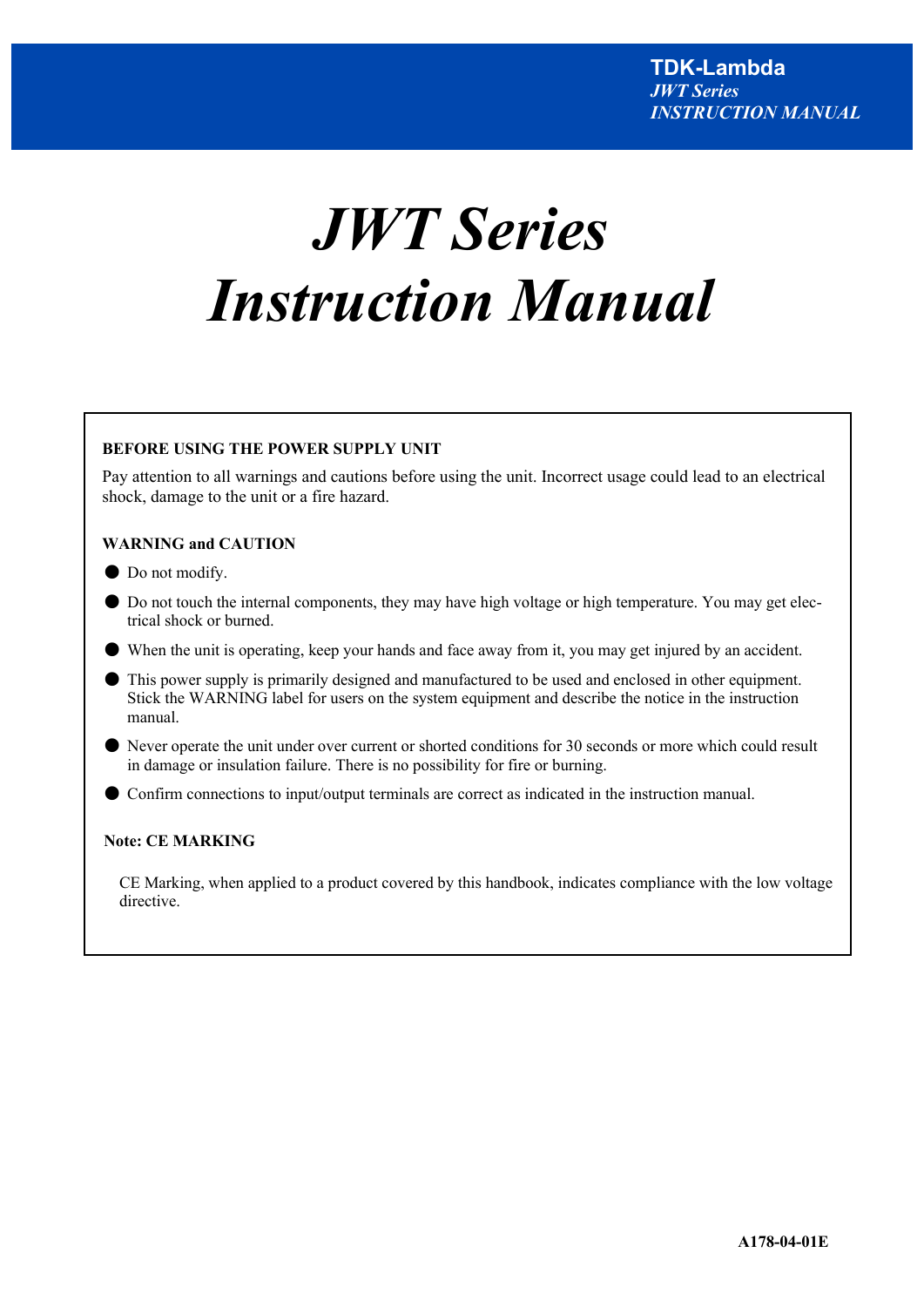# **1. Terminal Explanation**

### **JWT75, JWT100 ( Block terminal type ) JWT75 , JWT100 ( Connector Type )**





- (5) Input terminal Live line ( Fuse in line ) - Block terminal type -
	- L

 $\overline{1}$ 

- Connector type -
- $CN1-2$
- (6) Input terminal Neutral line - Block terminal type - N
	- Connector type -
	- CN1 4
- (7) Safety earth :  $\overline{\bigoplus}$
- (8) Output voltage of CH1 adjustment trimmer
- (9) Output monitoring indicator ( Green LED )
- (10) Remote ON/OFF control ( Option ) :  $+ R$
- (11) Remote ON/OFF control ( Option ) : R

Connector ( JST ) for Remote ON/OFF control

| Connector     | Housing   | Terminal Pin             |  |
|---------------|-----------|--------------------------|--|
| B2B - XH - AM | $XHP - 2$ | BXH - 001T - P0.6        |  |
|               |           | or $S X H - 001T - P0.6$ |  |

#### Input  $&$  Output connector ( MOLEX )

|        | JWT75/JWT100 |             |              |  |  |  |
|--------|--------------|-------------|--------------|--|--|--|
|        | Connector    | Housing     | Terminal Pin |  |  |  |
| Input  | $5289 - 4A$  | 5199 - 04   | 5194         |  |  |  |
| Output | 5277 - 10A   | $5196 - 10$ | 5194         |  |  |  |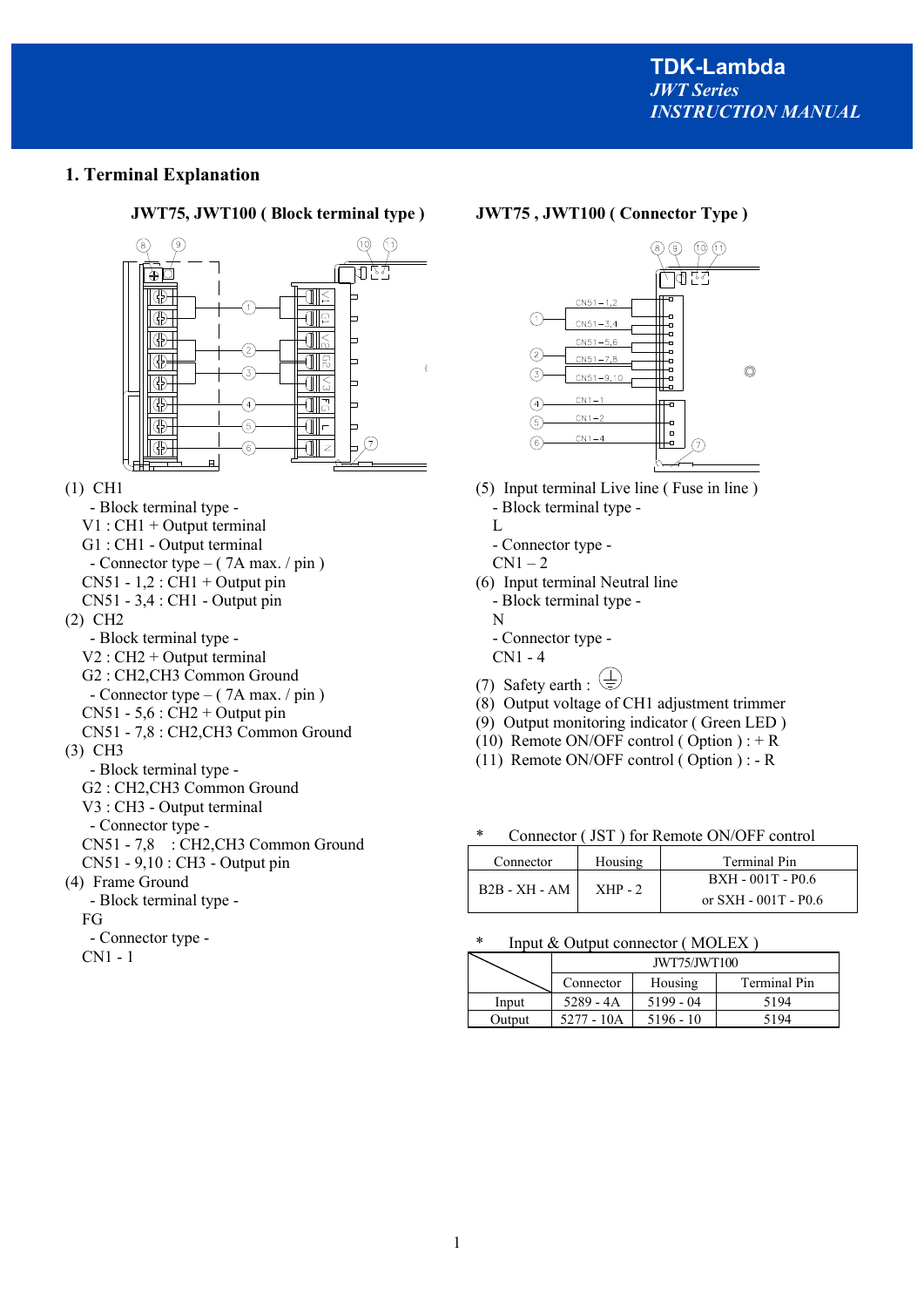# **2. Terminal connecting method**

- Input must be off when making connections.
- Connect FG terminal to ground terminal of the equipment.
- Output current of each connector pin must be less than 7A. (For connector type)
- The output load line and input line shall be separated and twisted to improve noise sensitivity.
- Remote ON/OFF control lines shall be twisted or use shielded wire.
- Use the output connector specified in outline drawing. Also, use recommended crimping tool.

# **JWT75, JWT100**



# **3. Explanation of Functions and Precautions**

# **3-1. Input Voltage Range**

Input voltage range is single phase  $85 \sim 265 \text{VAC}$  (47  $\sim$ 63Hz) or  $120 \sim 330$ VDC. Input voltage which is out of specification may cause unit damage.

# **3-2. Output Voltage Range**

V.ADJ trimmer on the front panel side can adjust the output voltage of CH1 within the range. To turn the trimmer clockwise, the output voltage will be increase. Output voltage range is within  $5 \sim 5.25V$ . Note over voltage protection ( OVP ) function may trigger if the output voltage is increased excessively.

# **3-3. Inrush Current**

This series has used Power Thermistor to protect the circuit from Inrush Current. Please carefully select input switch and fuse in cases of the high temperature and reinput the power.

Safety Earth :

For safety, Connect  $\overline{\bigoplus}$  mounting holes on bottom of chassis to ground terminal of the equipment. Screw must be used M4. on the bottom of chassis.

# **3-4. WATTBOX**

This series designed as a WATTBOX. You are flexibly adjust output power of each channel within the limit of the maximum total output power in specification.  $W_{\text{TOTAL}} \geq W_{\text{CH1}} + W_{\text{CH2}} + W_{\text{CH3}}$ W<sub>CH1</sub>: Less than maximum CH1 output power.  $W<sub>CH2</sub>$ : Less than maximum CH2 output power.  $W<sub>CH3</sub>$ : Less than maximum CH3 output power.

# **3-5. Minimum output Current**

The output voltage of all channel is stabilized when minimum output current of CH1 is more than 10% of maximum output current.

# **3-6. Over Voltage Protection ( OVP )**

The OVP function ( Inverter shut down method, manual reset type ) built into CH1 output only. When OVP of CH1 channel triggers, the all outputs will be shut down. The input shall be removed for a few minutes, and then re-input for recovery of the output to recover. OVP setting shall be fixed and not to be adjusted externally.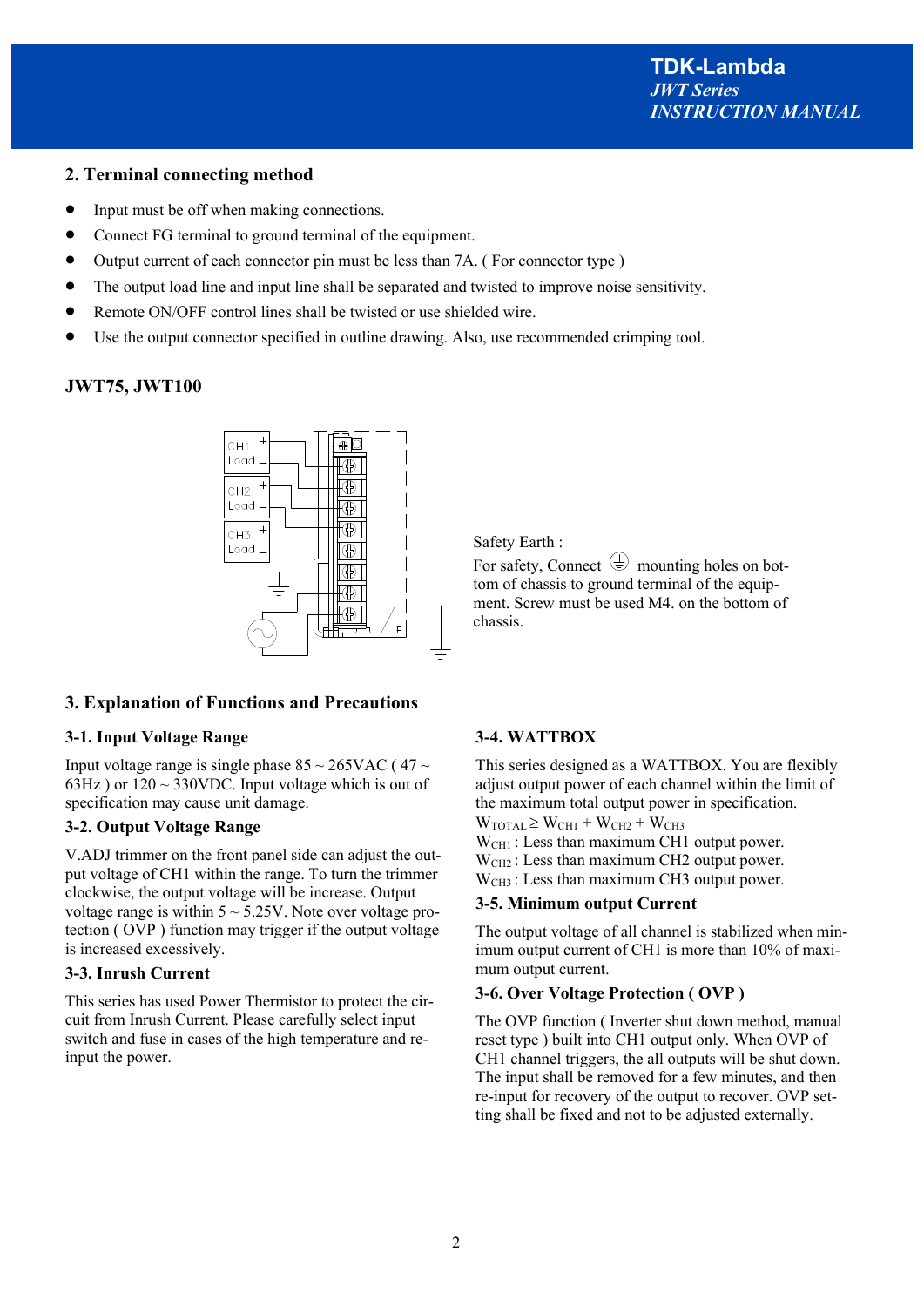# **3-7. Over Current Protection ( OCP )**

Constant current limiting, automatic recovery. (JWT100 : Only CH3 of 522 and 5FF is Hiccup with automatic recovery)

OCP function operates when the output current exceeds 105% of maximum output current on specification. The output will be automatically recovered when the overload condition is canceled. Never operate the unit under over current or shorted conditions over 30 seconds which could result in damage or insulation failure.

# **3-8. Output Ripple & Noise**

The standard specification for maximum ripple value is measured according to measurement circuit specified by JEITA-RC9131. When load lines are longer, ripple will becomes larger. In this case, electrolytic capacitor, film capacitor, etc. might be necessary to use across the load terminal. The output ripple cannot be measure accurately if the probe ground lead of oscilloscope is too long.



#### **3-9. Remote ON/OFF Control**

# **( Optional Spec. )**

Remote ON/OFF control function is available as option with model name followed by /R. Using this function allows the user to turn the all outputs on and off without having to turn the AC input on and off. It is controlled by the voltage applied to  $+R$  and  $-R$ . This circuit is in the Secondary ( output ) side of the power supply unit. Do not connect in the Primary ( input ) side. And this circuit is isolated from the output by a photocoupler.



The control mode is shown below.

| $+ R & - R$ terminal condition | <b>Output Condition</b> |
|--------------------------------|-------------------------|
| SW ON (Higher than 4.5V)       | ON                      |
| SW OFF (Lower than 0.8V)       | OEE                     |

| External voltage level : $E$ | External resistance : R |  |  |
|------------------------------|-------------------------|--|--|
| $4.5 \sim 12.5$ VDC          | No required             |  |  |
| $12.5 \sim 24.5$ VDC         | 1.5k <sub>O</sub>       |  |  |

### **4. Isolation Test / Withstand Voltage**

#### **4-1 Isolation Test**

Isolation resistance between output and FG ( chassis ) shall be more than  $100\text{M}\Omega$  at  $500\text{V}\Omega$ . For safety operation, voltage setting of DC isolation tester must be done before the test. Ensure that the it is fully discharged after the test.



500VDC, 100MΩ or more

#### **4-2. Withstand Voltage**

This series is designed to withstand 3.0kVAC between input and output, 2.0kVAC between input and FG ( chassis ) and 500VAC between output and the FG ( chassis ) each for 1 minute. When testing withstand voltage, set current limit of the withstand voltage test equipment to 20mA ( Output - FG ( chassis ) : 100mA ). The applied voltage must be gradually increased from zero to the testing value and then gradually decreased for shut down. When timer is used, the power supply may be damaged by high impulse voltage at timer switch on and off. Connect input and output as follows.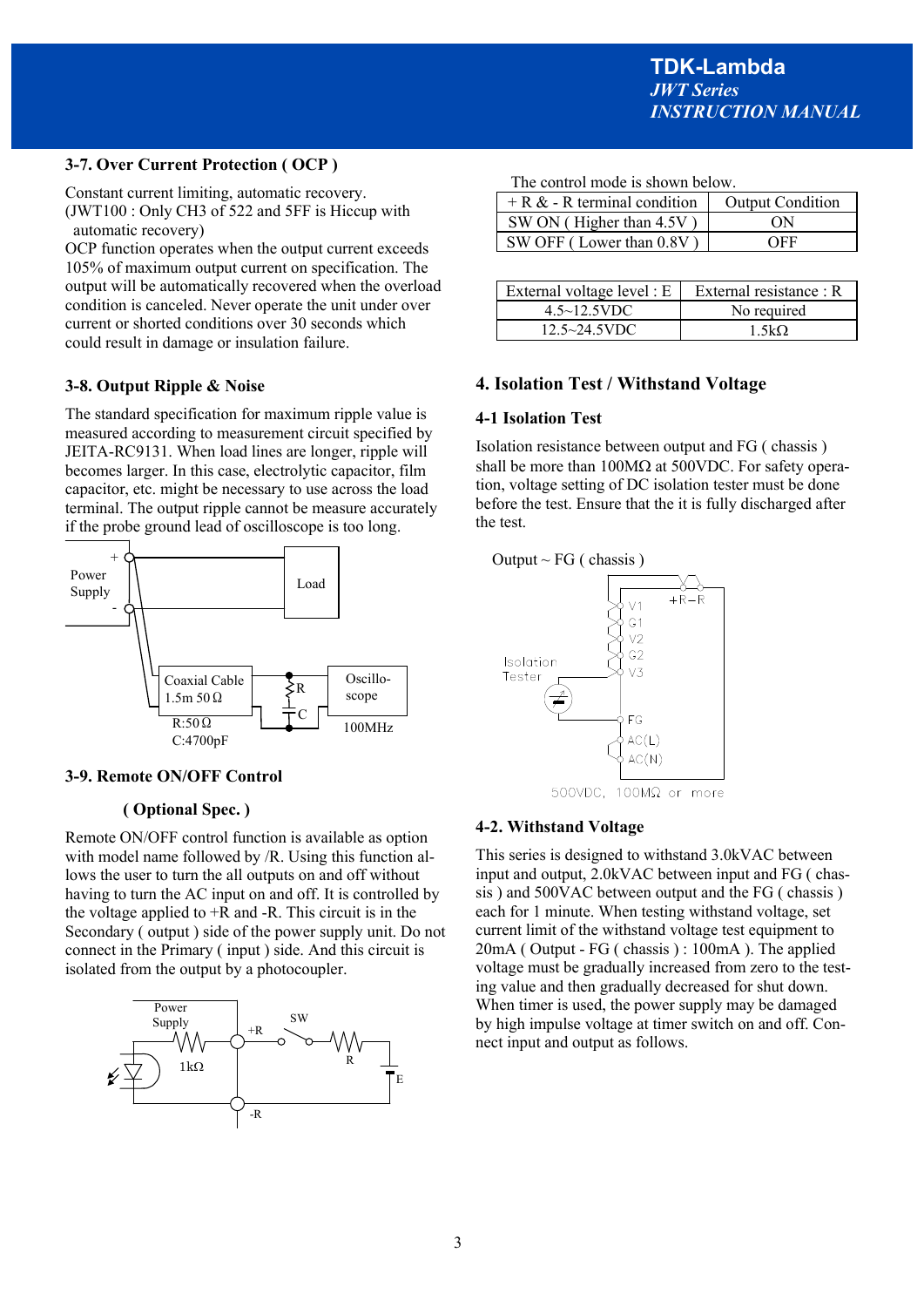$(B)$ 



# **5. Mounting Directions**

# **5-1. Output Derating according to the Mounting Directions**

Recommend standard mounting is method ( A ). Method ( B ) and ( C ) are also possible. Refer to the derating below. Please do not use installation method ( E ), where the PCB will be on the top side and heat will be trapped inside the unit. Method ( D ) is possible for JWT75, but prohibit for JWT100. In the following derating curve,the maximum output current is considered to be 100%.

# **Output Derating**

# **Standard Mounting ( A ) Direction ( Open frame )**

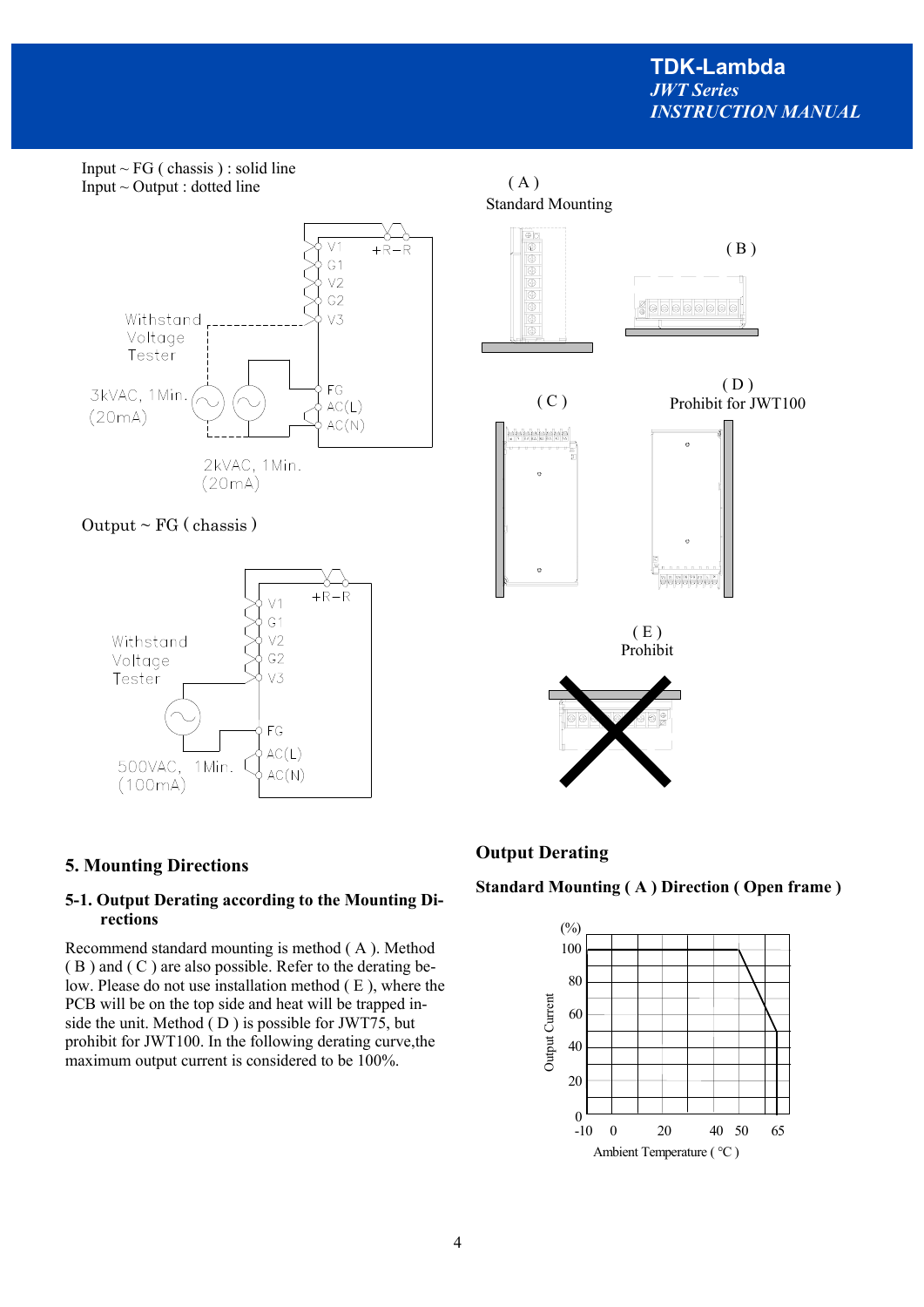# Model JWT75 | JWT100 Amb. Temp.  $A \mid B \mid C \mid D \mid A \mid B \mid C \mid D$  $-10 \sim +35$ °C 100 100 100 100 100 100 100 -40°C | 100 | 100 | 100 | 83 | 100 | 100 | 100 | -45°C | 100 | 100 | 83 | 67 | 100 | 100 | 83 | - $50^{\circ}$ C | 100 | 83 | 67 | 50 | 100 | 83 | 67 | -55 °C  $\begin{array}{|c|c|c|c|c|c|c|c|c|} \hline \end{array}$  83 | 67 | 50 | - $60^{\circ}$ C  $\begin{array}{|c|c|c|c|c|c|c|c|c|} \hline \end{array}$  67 | 50 | - | -65°C 50 - - - 50 - - -

#### Open Frame ( Without Cover )

With Cover

| Model             | JWT75 |     |     | <b>JWT100</b> |     |     |     |   |
|-------------------|-------|-----|-----|---------------|-----|-----|-----|---|
| Amb. Temp         | Α     | в   | C   | D             | Α   | В   | C   | D |
| $-10 \sim +35$ °C | 100   | 100 | 100 | 100           | 100 | 100 | 100 |   |
| $35^{\circ}$ C    | 100   | 100 | 80  | 80            | 100 | 80  | 80  |   |
| $40^{\circ}$ C    | 100   | 80  | 60  | 60            | 100 | 60  | 60  |   |
| $45^{\circ}$ C    | 100   | 60  |     |               | 80  |     |     |   |
| $50^{\circ}$ C    | 80    |     |     |               | 60  |     |     |   |
| $55^{\circ}$ C    | 60    |     |     |               |     |     |     |   |

# **5-2. Mounting Method**

- (1) This is a convection cooling type power supply. In the consideration for the heat radiation and safety. Please take a distance more than 15mm between the power supply and the peripheral parts. When lining up multiple units, please make sure to place them 15mm or more apart from each other.
- (2) The maximum allowable penetration of mounting screws is 6mm.
- (3) Recommended torque for mounting screw.





### **5-3. Optional sheet metal parts for mounting**

Optional sheet metal mounting parts are available to meet following mounting methods. Contact to our sales representatives.





#### **6. Wiring Method**

- The output load line and input line shall be separated and twisted to improve noise sensitivity.
- Use all lines as thick and short as possible to make lower impedance.
- Noise can be eliminated by attaching a capacitor to the load terminals.
- For safety and EMI considerations, connect FG terminal of JWT series to mounting set ground terminal.
- The recommended torque for the terminal piece: JWT75, JWT100 (M3 Screws): 0.49 N·m

 $(5.0 \text{ kgf} \cdot \text{cm})$ 

#### **7. External Fuse Rating**

Refer to the following fuse rating when selecting the external fuses that are to be used on input line. Surge current flows when line turns on. Use slow-blow fuse or time-lug type fuse. Do not use fast-blow fuse. Fuse rating is specified by in-rush current value at line turn-on. Do not select the fuse according to input current (rms.) values under the actual load condition.

$$
JWT75, JWT100: 3.15A
$$